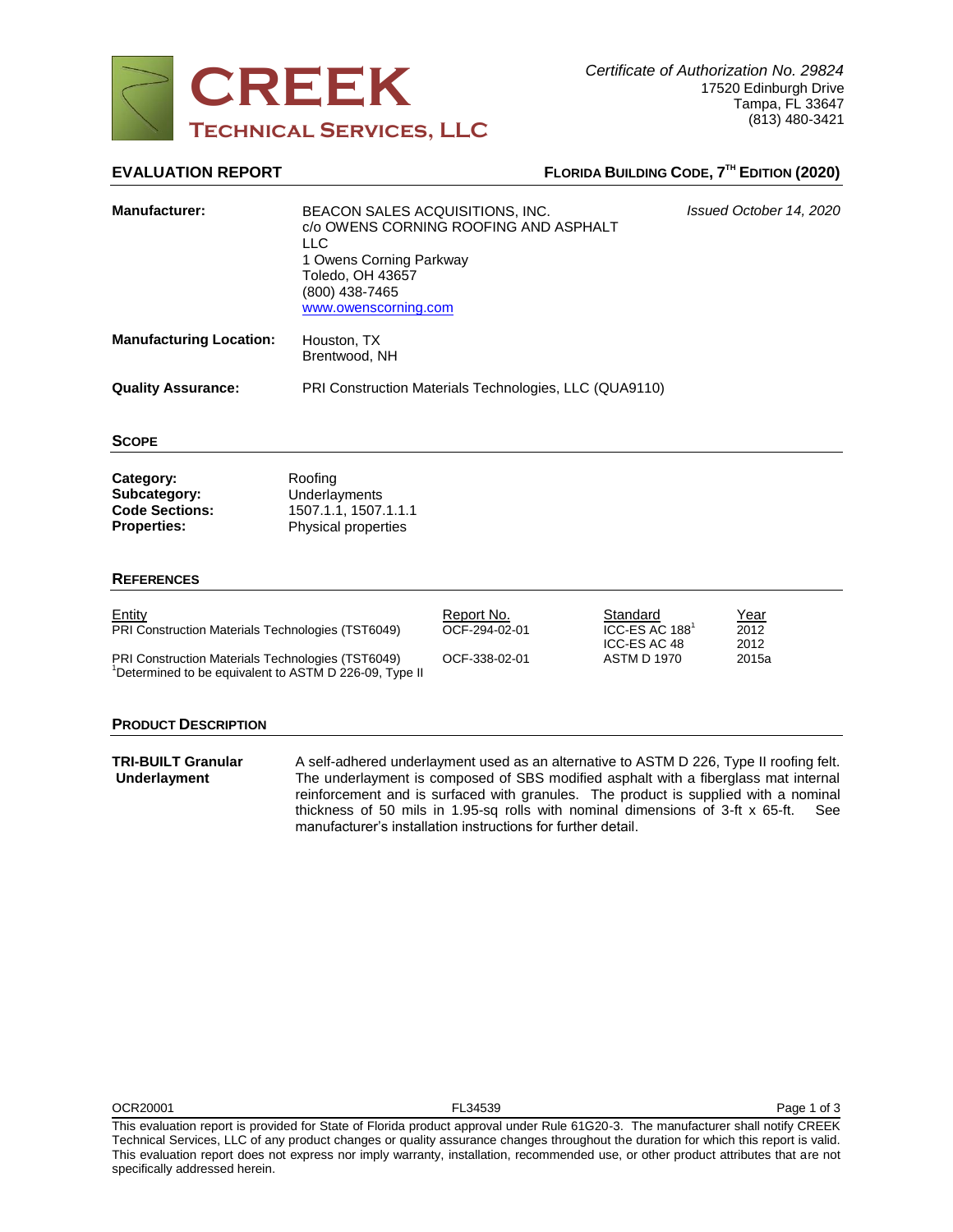

## **APPLICATION**

|                               | Roof Deck: The roof deck shall be constructed of closely fitted plywood sheathing for new or<br>Deck shall be installed in accordance with FBC<br>existing construction.<br>requirements. Roof decks shall have no more than 1/8" gap at abutting joints.                                                                                                                                                                                                          |  |  |
|-------------------------------|--------------------------------------------------------------------------------------------------------------------------------------------------------------------------------------------------------------------------------------------------------------------------------------------------------------------------------------------------------------------------------------------------------------------------------------------------------------------|--|--|
|                               | Min. slope: 2:12 or in accordance in with FBC                                                                                                                                                                                                                                                                                                                                                                                                                      |  |  |
| Application:                  | Prior to beginning installation, the underlayment shall be unrolled and allowed to<br>relax for a minimum of 3-5 minutes. The underlayment installation shall comply<br>with FBC Table 1507.1.1.1.                                                                                                                                                                                                                                                                 |  |  |
|                               | The underlayment shall be installed with the roll length parallel to the eave, starting<br>at the eave fold the underlayment away from eave onto itself. The underlayment<br>shall be installed direct-to-decking with the lower release backer removed and<br>pressed firmly into place to ensure complete contact with the deck. Repeat with<br>upper release backer. Overlap successive courses with minimum 3" side laps and<br>minimum 6" staggered end laps. |  |  |
|                               | In steep-slope applications (>6:12), it is permissible to nail the underlayment 12-<br>inches on-center as needed (nails shall be installed perpendicular to deck with the<br>nail heads flush to the top surface of the underlayment).                                                                                                                                                                                                                            |  |  |
|                               | For valley applications, the roll shall be applied centered along the valley prior to<br>installing the underlayment at the eave and overlapped a minimum of 6-inches.<br>For eave protection, the underlayment should extend to a point 18-inches beyond<br>the interior wall.                                                                                                                                                                                    |  |  |
| Min. Application Temperature: | 40°F; Contact the manufacturer when installing at<br>temperatures<br>below<br>the<br>minimum application temperature.                                                                                                                                                                                                                                                                                                                                              |  |  |
| Allowable roof coverings:     | Mechanical attachment of asphalt shingles and slate shingles shall be permitted in<br>accordance with the FBC.                                                                                                                                                                                                                                                                                                                                                     |  |  |

This evaluation report is provided for State of Florida product approval under Rule 61G20-3. The manufacturer shall notify CREEK Technical Services, LLC of any product changes or quality assurance changes throughout the duration for which this report is valid. This evaluation report does not express nor imply warranty, installation, recommended use, or other product attributes that are not specifically addressed herein.